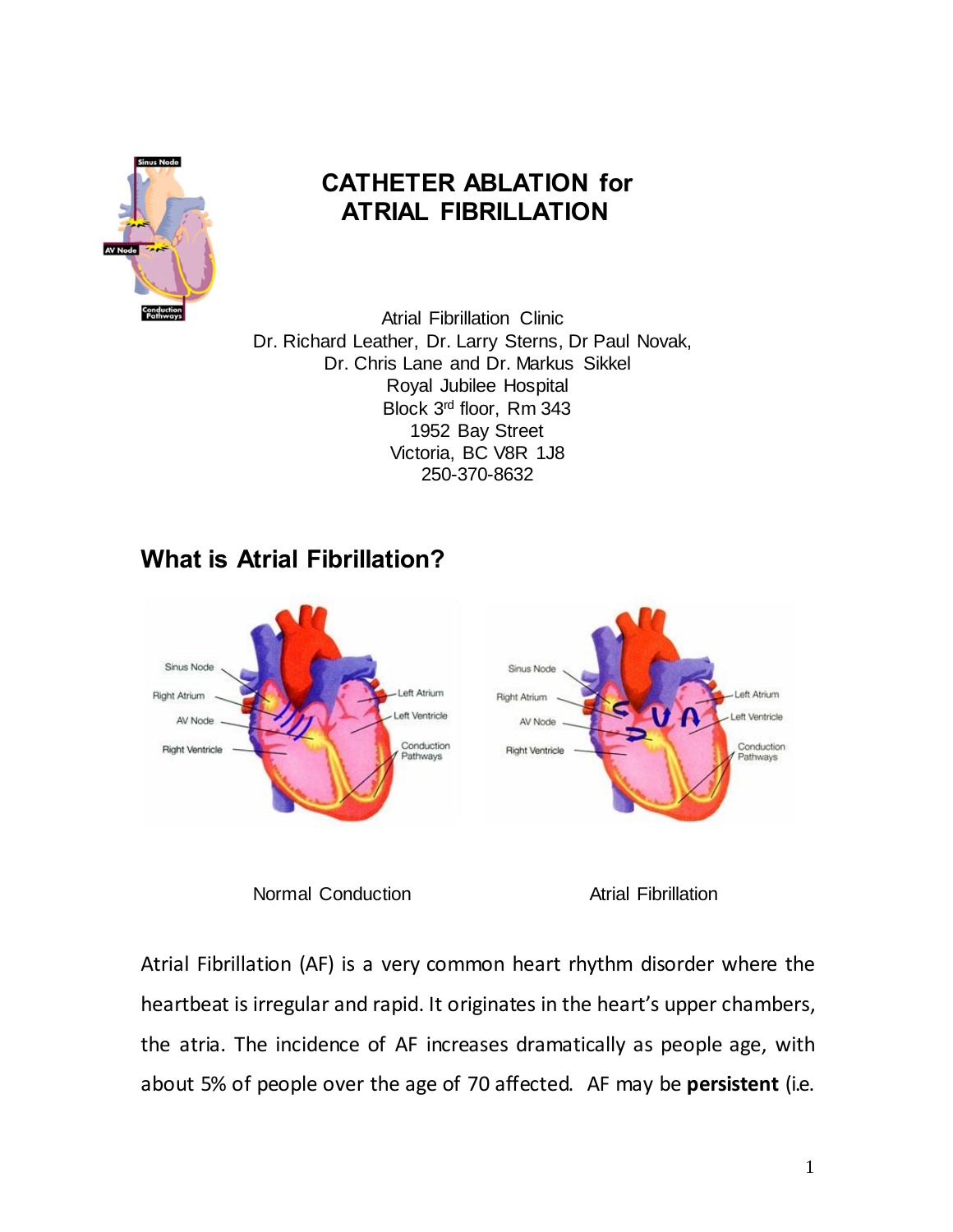lasting many days or requiring chemical or electrical conversion to restore normal, sinus rhythm) or occur in spells lasting minutes to hours/days (**paroxysmal**).

Normal ECG **Atrial Fibrillation ECG** Uddddd

Symptoms associated with atrial fibrillation vary widely from patient to patient & range from mild to severe. Complaints include palpitations (an unpleasant awareness of the heart beat), weakness, dizziness, chest pain and shortness of breath.

## **Concerns with Atrial Fibrillation**

The 2 most important medical concerns with atrial fibrillation (i.e. those which can affect patient prognosis) are the *risk of stroke* and *uncontrolled heart rates* (either too slow or too fast). We always attempt to alleviate unpleasant patient symptoms, but the degree of symptoms does not affect the prognosis.

The risk of having a stroke from atrial fibrillation is not changed by any therapies for atrial fibrillation aside from the use of anticoagulation. In other words, elimination of the atrial fibrillation with medications or ablation may not decrease stroke risk. Stroke risks with atrial fibrillation include:

-Age > 65 years -Significant heart disease -High blood pressure -Prior stroke -Diabetes mellitus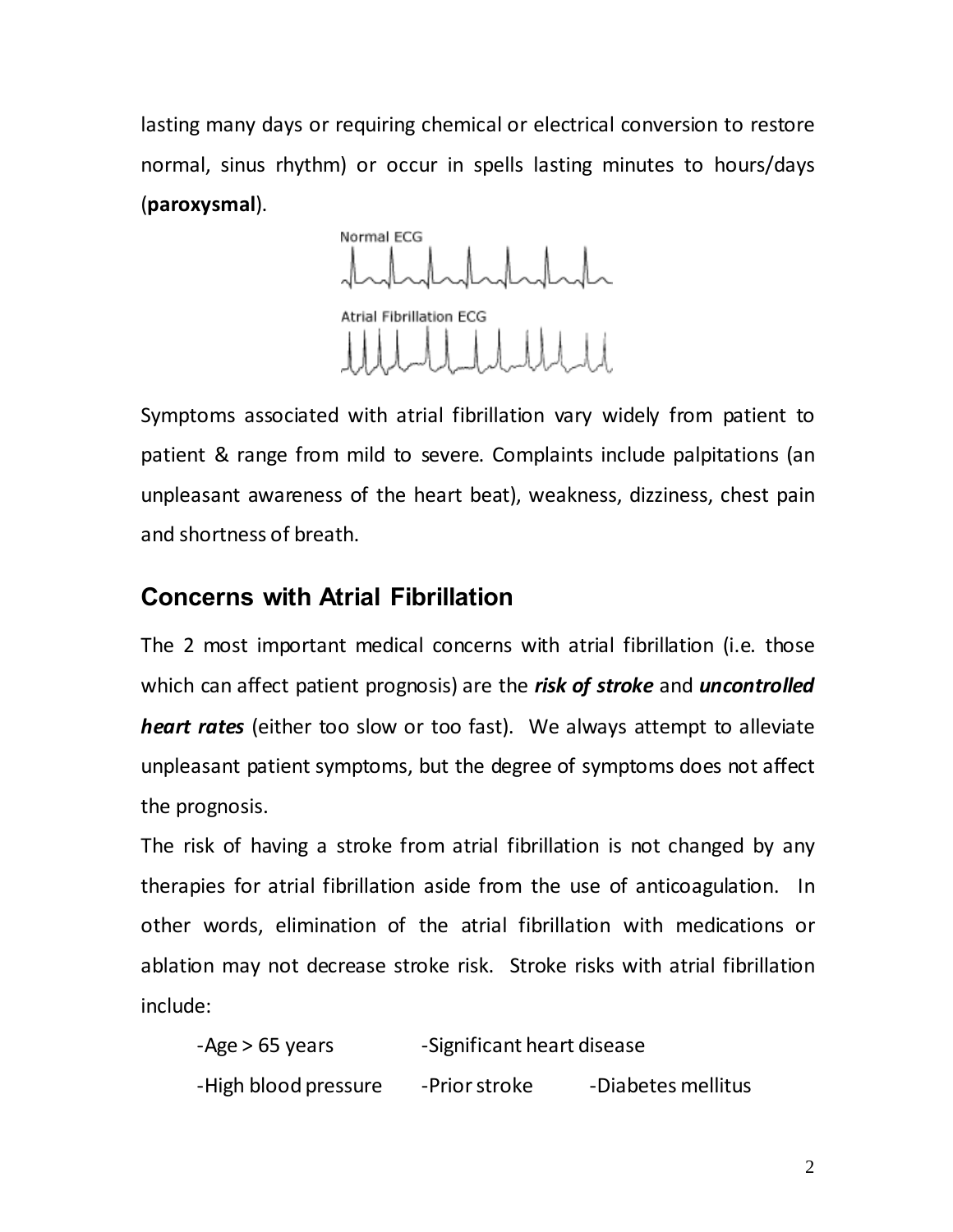Patients at high risk for stroke are usually (not always) treated with the blood thinner Coumadin (warfarin) or one of the Novel Oral Anticoagulants (NOACs) such as Rivaroxaban (Xarelto), Dabigatran (Pradaxa) or Apixaban (Eliquis). A very small number of patients with lower stroke risks may only require aspirin. Young patients with no stroke risk factors (other than atrial fibrillation) can do well even without aspirin.

Once a patient is protected against stroke we can look to control the symptoms of atrial fibrillation. The two basic approaches are to **control the rate of the atrial fibrillation or to control the arrhythmia itself**. Again, the risk of a stroke is not changed by the approach or method of treatment used.

*Rate control* means that the fibrillation is allowed to happen, but the rate that the heart beats is controlled with medications or a pacemaker. If this adequately controls a patient's symptoms, then attempts at converting the rhythm back to normal may not be necessary.

The other approach is *rhythm control*. This therapy attempts to maintain normal rhythm of the heart, and usually this controls the rate as well as the symptoms. The usual initial method of rhythm control is to use antiarrhythmic medication, sometimes combined with a cardioversion or 'shock' therapy in patients with persistent atrial fibrillation. These medications are either taken on a daily basis for prevention, or in some cases can be used just when the heart goes out of rhythm to help restore the normal rhythm more quickly.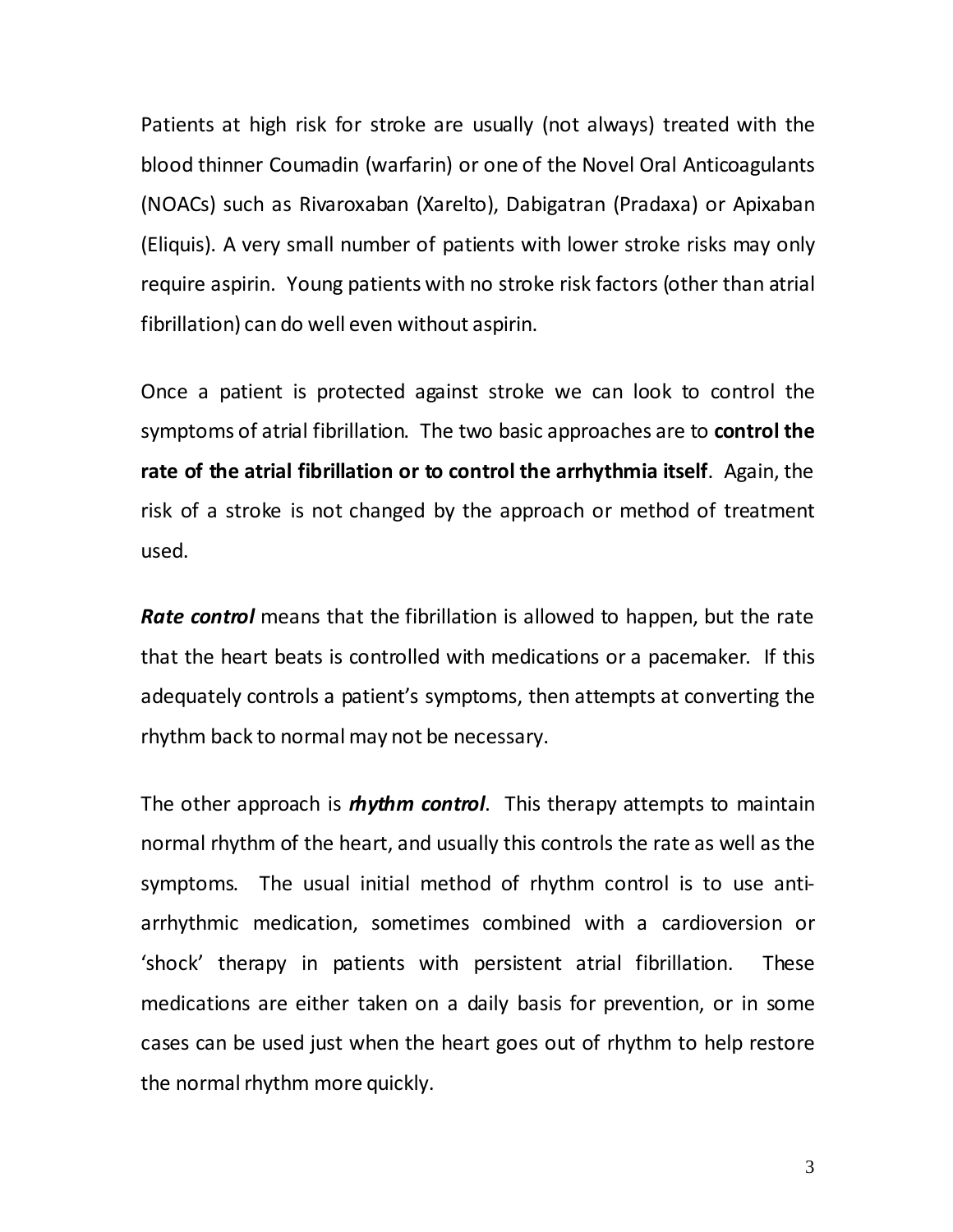#### **What is Catheter Ablation for Atrial Fibrillation?**

If anti-arrhythmic drugs do not work or are not tolerated, in some cases a catheter ablation may be considered. An ablation is a procedure designed to use either heat energy or freezing to disrupt or eliminate the faulty electrical pathways that cause abnormal heart rhythms. These impulses are usually found in the left atrium and pulmonary veins. The pulmonary veins are the vessels that bring blood back from the lungs into the left atrium of the heart. Normally there is no electrical activity in these veins, but if left atrial tissue extends into the veins (it is not unusual for atrial tissue to extend into the veins in an irregular fashion for up to 2-4 cm) and the veins develop some electrical activity, rapid firing of cells in the veins may occur and these impulses may conduct to the atrium and start atrial fibrillation.

There are 4 pulmonary veins in the heart. Any one or several of the veins could contain the cells that trigger the fibrillation. Therefore, it is usually necessary to electrically isolate all of the pulmonary veins as well as other sites in the left and right atria with abnormal electrical activity, which could be triggering or perpetuating atrial fibrillation to get a good chance at control of the arrhythmia.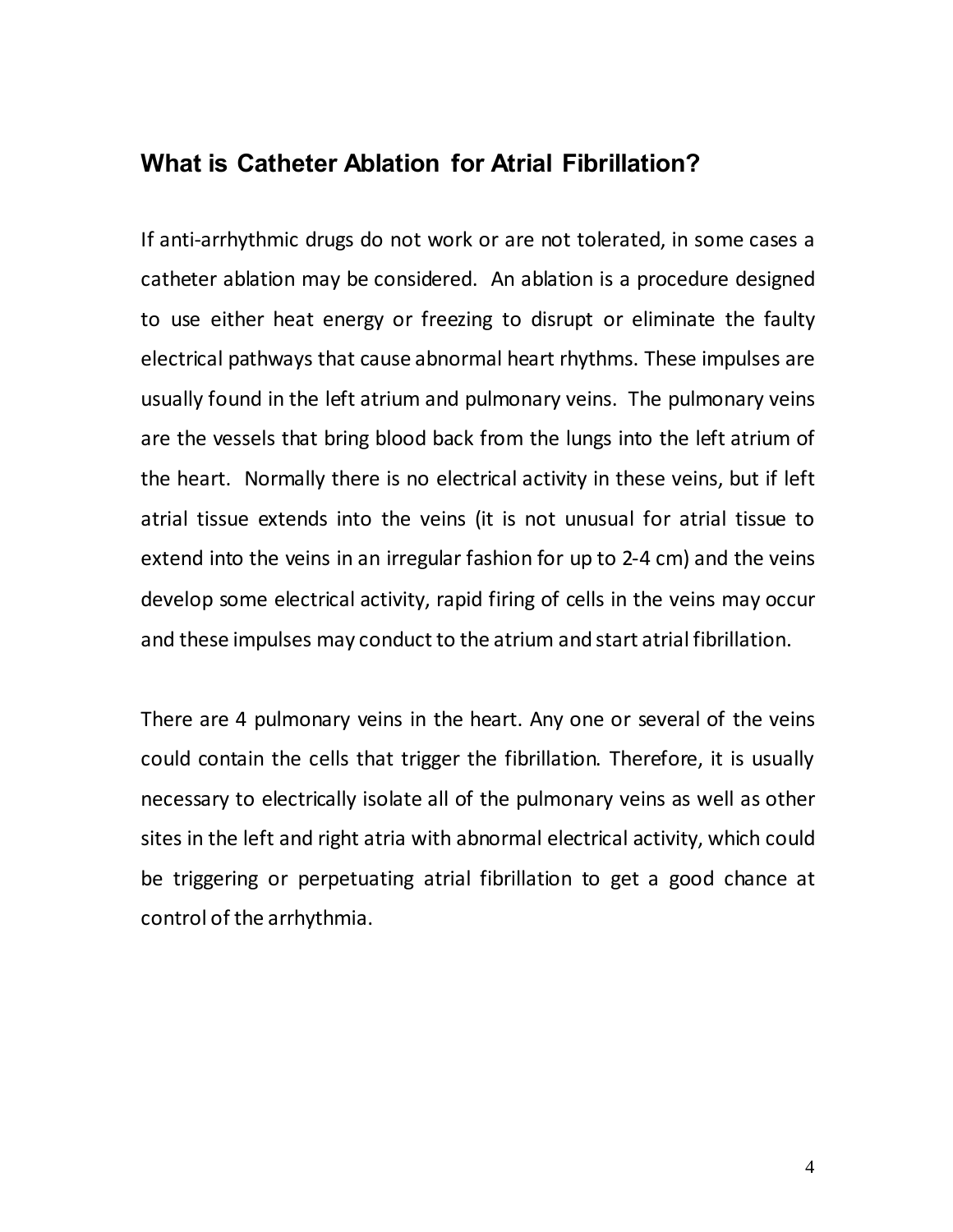

In this drawing, EP mapping catheters are seen crossing the wall between the right atrium to the left upper and right upper pulmonary veins to allow measurement of electrical activity within the veins.

### **The Procedure**

You will be admitted to our Cardiac Short Stay Unit on level 3 of the D&T building at the Royal Jubilee Hospital. The ablation will take place in a special room called the EP (Electrophysiology) Lab. Often the catheter ablation procedure is done as a "day procedure" although occasionally patients are admitted to hospital for observation pre- and post-procedure.



You must have an empty stomach. Do not eat or drink anything after midnight the night before your procedure, unless specifically instructed otherwise. If you must take medications, drink only small sips of water to help you swallow your pills.

You will receive instructions from the office about which of your medications you should continue and which you should stop and when prior to the ablation. **If you have not heard from the office about your medication please contact them at least a week prior to the ablation to get your specific instructions.** Certain medications must be stopped prior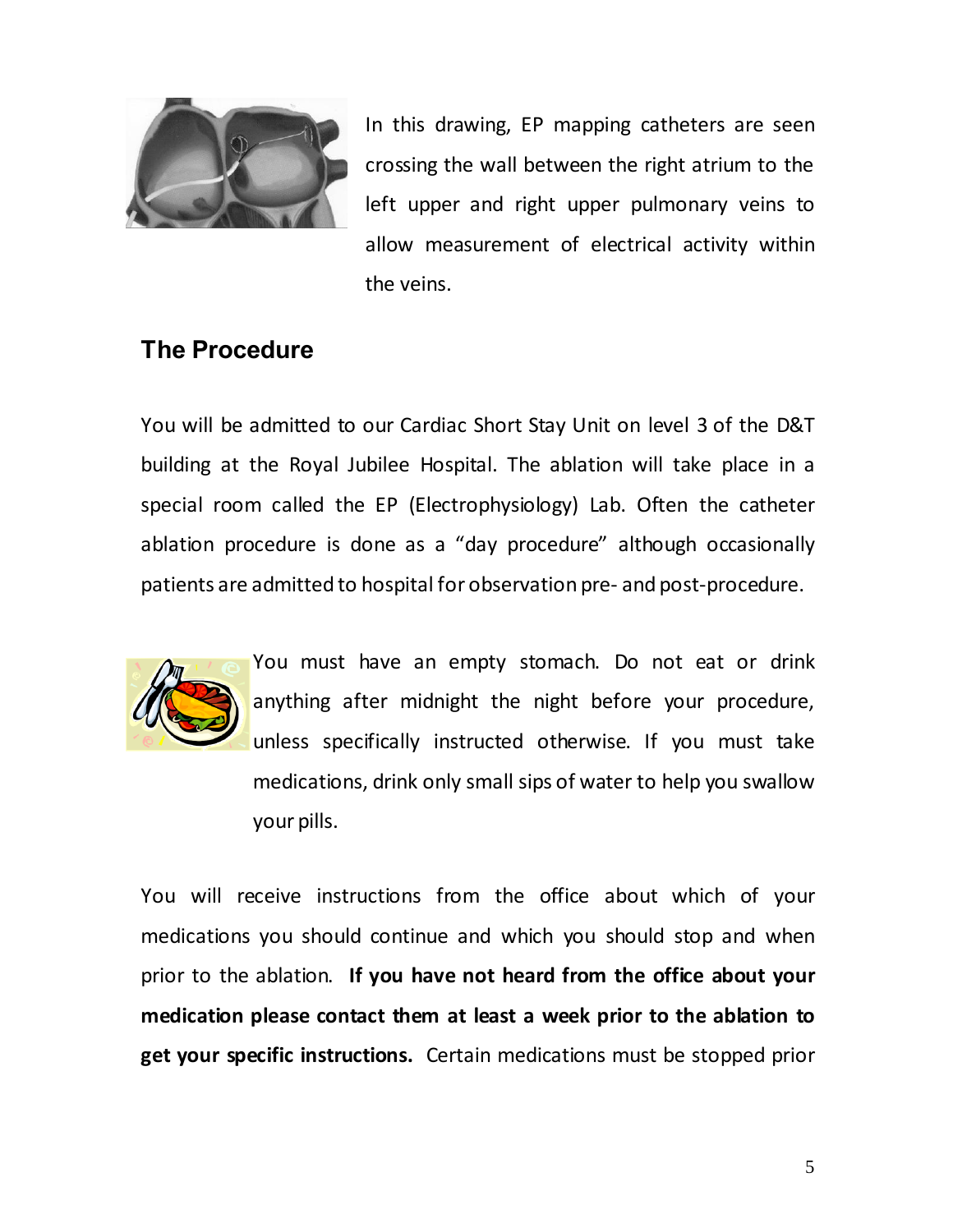to the procedure, and if this is not done your procedure might have to be cancelled and rescheduled.

Wear comfortable clothes; leave all jewelry and valuables at home.



A nurse will prepare you for the procedure. You will have an IV (intravenous) line started so that you can receive medications and fluids during the procedure.

Your skin will be prepared and certain areas may need to be shaved to allow monitoring pads to adhere.

Once you are in the EP Lab a Nurse and/ or an Anesthetist will remain with you throughout the procedure. You will be connected to several monitors that allow us to check your heart's rhythm and your body's response to any arrhythmias. The procedure generally lasts 3-4 hours and you will be asleep under a general anesthetic.

Once in the EP lab and the anesthetist has ensured you are safely asleep and monitored, intravenous sheaths are placed in the femoral vein (the large vein running up the leg) at the top, front of the right leg just below the groin crease. If a cryoballoon technique is used, sheaths will be inserted in both the right leg and left leg. Through the intravenous sheaths, temporary EP catheters (small, flexible wires) are advanced to the right atriumof the heart under X-Ray guidance.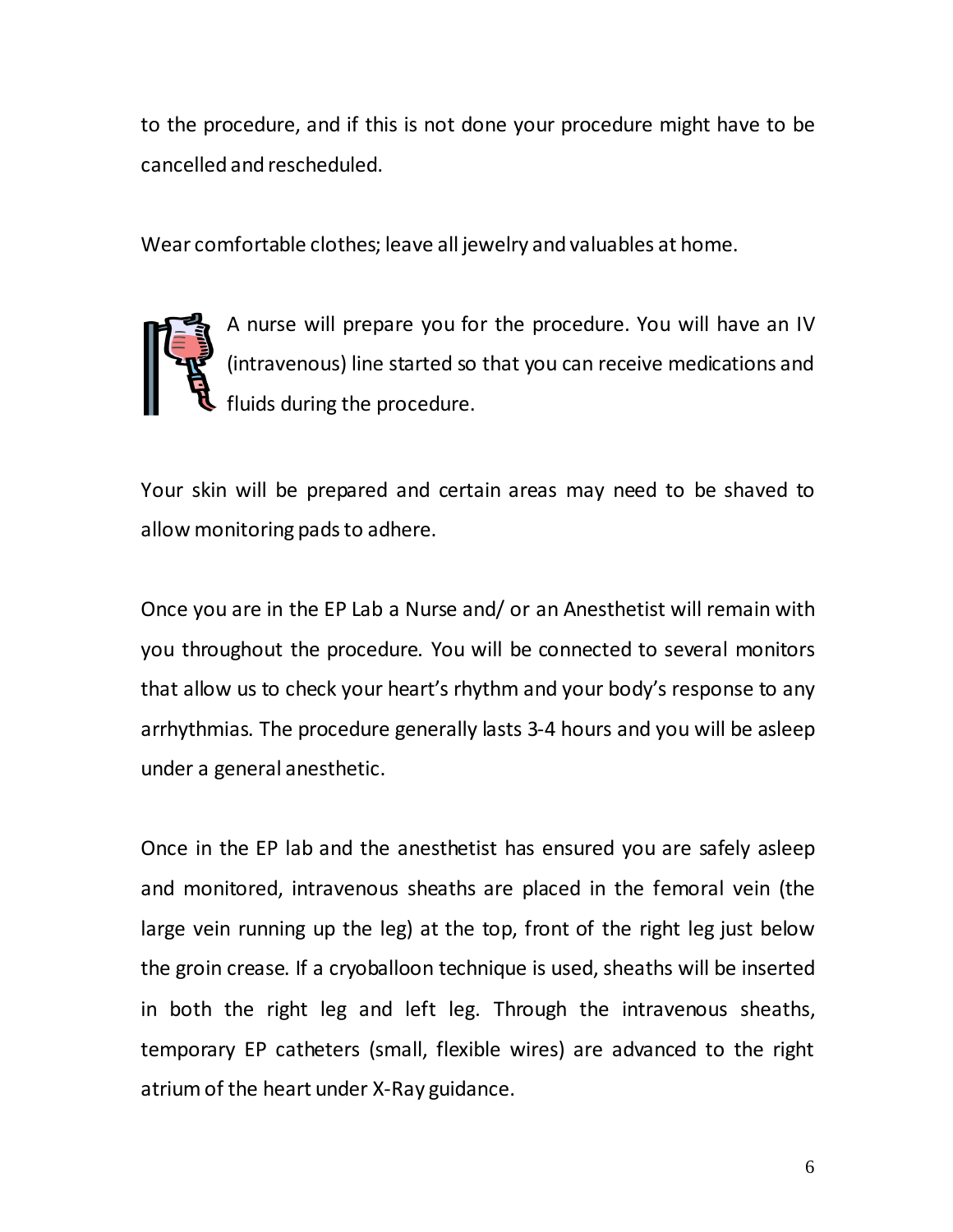## **Since X-Ray is required for the procedure you must alert the physician beforehand if you think you may be pregnant**.

Once the catheters have advanced to the right atrium, a small opening is created to allow the sheaths and catheters to pass to the left atrium. The left atrium is then extensively mapped to locate ablation sites within the heart. Common sites for ablation include the mouth of the pulmonary veins (the veins that drain the blood back from the lungs to the left heart chambers) to electrically "isolate" the veins from the heartsince it is known that electrical firing from inside the pulmonary veins are usually the triggers for atrial fibrillation. Several other sites within the right and left atria are also targeted for ablation.



The ablation can be done in one of two ways. With a radiofrequency (RF) technique, burns are delivered from the tip of one of the catheters using RF energy. RF energy is commonly used by surgeons with their electronic scalpel (cautery). The ablation "burns" are each only a couple of millimeters in diameter and depth and thus up to 10-15 burns

are necessary to "isolate" each of the pulmonary veins. Additional ablation burns are placed in other locations within the left and right atria. The exact location for these burns depends on the type of atrial fibrillation and the type of signals detected during the electrical mapping of the atria. The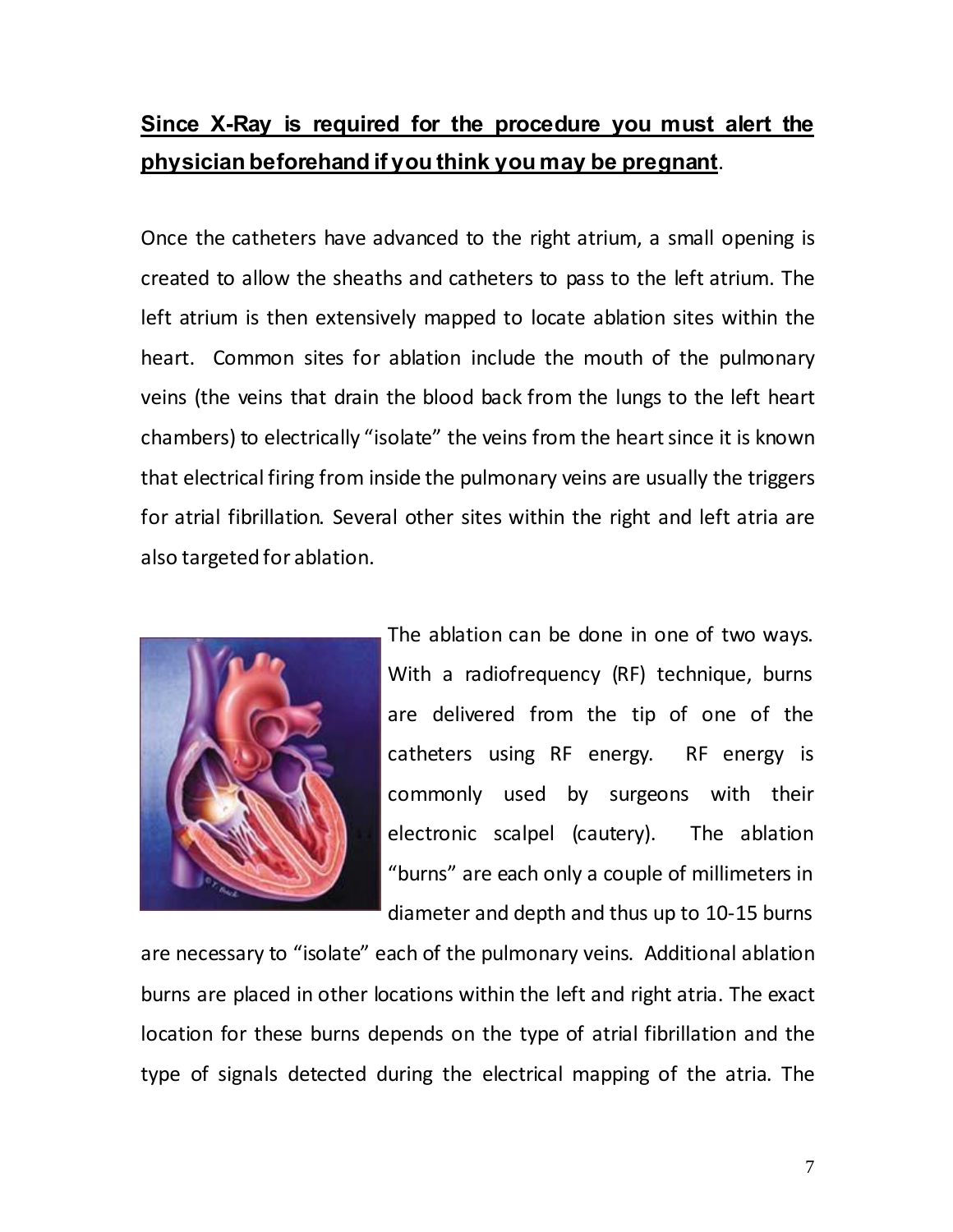second technique is called Cryoballoon ablation. With cryoballoon technique, a small balloon is deployed just at the mouth of the pulmonary vein, and coolant is delivered for about 4 minutes to freeze the tissue. Often two sets of freezes are delivered. With either technique, if even small gaps are left in the burn lines or freeze sites the triggering impulses can "sneak through" and cause atrial fibrillation to recur afterthe ablation.

At the end of the procedure, depending on how thin your blood is, all of the catheters and sheaths will be removed and you will return to the Cardiac Short Stay Unit for close monitoring. On the rare occasion that your blood is too thin, the sheaths are left in for a brief period post procedure to allow the blood thinners to wear off. To prevent bleeding at the sheath site in the groin, you must lie flat with the leg(s) straight for approximately 4 hours. Keep your leg(s) as still as possible during this time to prevent bleeding. Occasionally you may feel a burning sensation and shortness of breath in the chest for a few days after the ablation procedure. This is usually caused by some irritation to the lining of the heart (the pericardium) from the catheters and the ablation of the tissue. An anti-inflammatory medication such as ibuprofen or a simple painkiller like Tylenol can be effective at settling the burning pain. It is not usual that you should need this for more than a few days

#### **Outcomes of the Ablation Procedure**

The best way to determine whether the ablation procedure has been successful is by assessing clinical outcome (i.e. - whether or not atrial fibrillation is better after ablation than before). There are a number of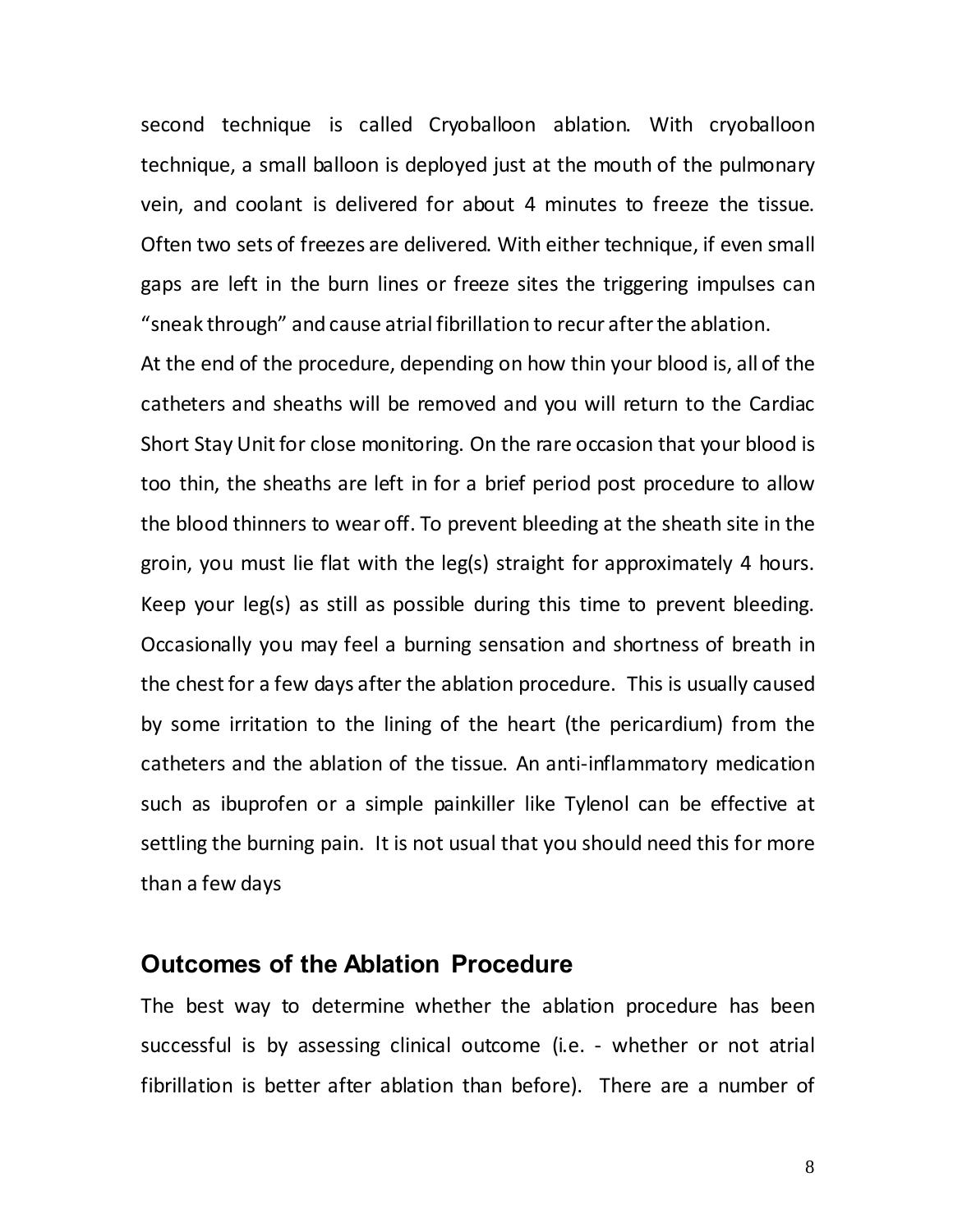ways to define a successful ablation (pulmonary vein isolation) procedure. They include:

# -**No further atrialfibrillation -Lessfrequent orless prolonged atrialfibrillation -Atrialfibrillation nowrespondsto medicaltherapy**

It is not uncommon for atrial fibrillation to flare up post procedure for up to 8 weeks. This is likely just a reaction to the procedure and, as healing occurs, the arrhythmia settles. Occasionally medication is needed for symptomatic relief over the first few weeks but can usually be stopped subsequently.

As defined by the criteria above, the atrial fibrillation catheter ablation procedure has a success rate of **60-70% depending on your pattern of atrial fibrillation**. The success rate with one procedure is better for paroxysmal atrial fibrillation, but less for patients with persistent AF. For those with recurrent atrial fibrillation after the first procedure, a second (and occasionally a third) procedure is sometimes needed to find and ablate the gaps in the ablation sites around the pulmonary vein(s) and in the left and right atria. Current success rates with more than one procedure may be as high as **80-85%.**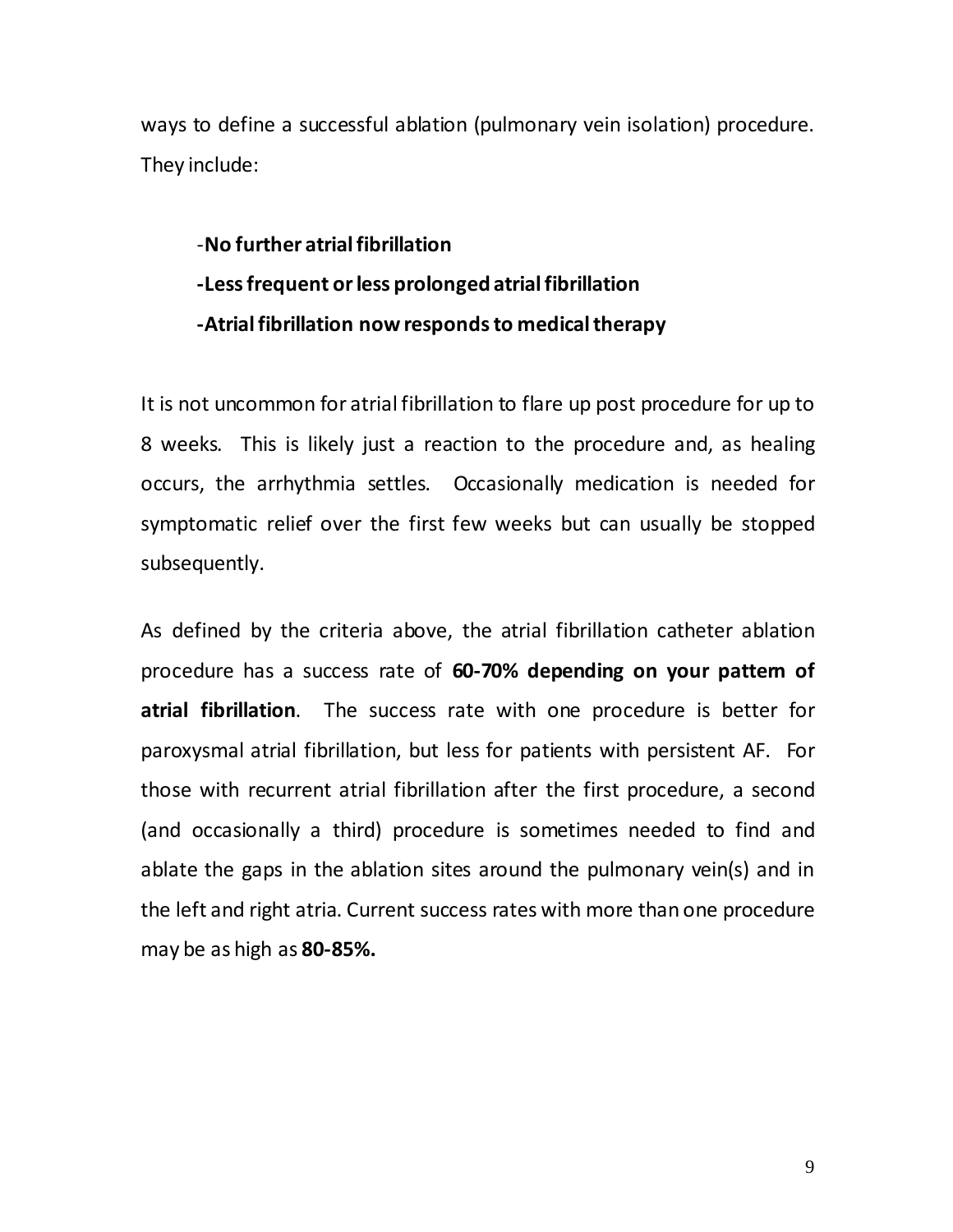#### **Potential Complications:**

**Stroke-** Since the ablation procedure is being done on the left side of the heart, and blood that leaves the left side of the heart goes out to the body (including the brain), a blood clot forming at the ablation site, on the EP catheter or dislodged from the heart by the catheter and travelling to the brain could cause a stroke. Left heart procedures have been done for decades and the quoted stroke risk with most left heart procedures, such as coronary angiography, is 1/1000. Since the ablation procedure involves more involved work in the left atrium this risk may be closer to 1/500. To decrease this risk all patients coming for the procedure are fully anticoagulated for at least one month pre procedure. It is very important that you do not miss any doses of your medications during this time and if you are on warfarin it is important that your INR be consistently >1.9 with weekly blood checks to confirm this. Warfarin is usually continued up to the day of the procedure but this may be different in certain cases. The NOACs are usually held for the entire day before the ablation procedure to lessen the risk of bleeding at the time of catheter placement. During the procedure, heparin (an intravenous anti-coagulant) is administered to keep the risk of a clot low. For patients who may not have adequate anticoagulation before the case, or in those suspected to have blood clots in the left atrium, a Trans Esophageal Echocardiogram (TEE) might be considered necessary. Anticoagulation is always continued after the ablation for at least 3 months.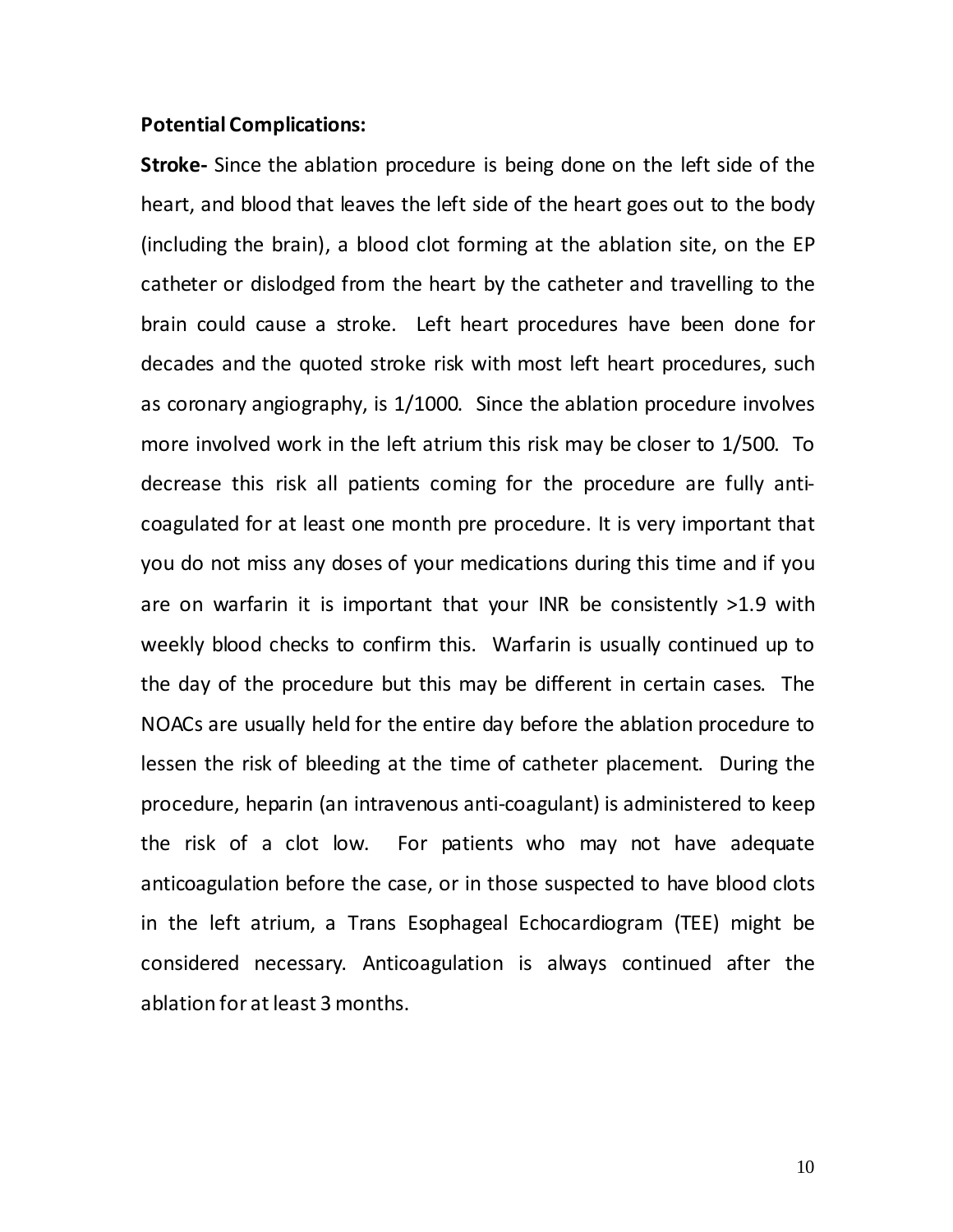**Cardiac perforation-** The left atrial wall and pulmonary veins are quite thin, measuring only a couple of millimeters in thickness. It is possible that one of the EP Catheters in the heart could perforate the heart. Usually this simply heals over without any untoward effects. Very infrequently blood from the heart could seep out through a perforation filling the space around the heart, and thus constricting the heart, impairing heart function. If so, a needle would be inserted through the chest wall to remove this blood and a drain would likely be left in place overnight. Very rarely an operation to repair the perforation might be needed.

**Pulmonary stenosis-** Since the pulmonary veins are quite small (10-15mm diameter where they enter the left atrium), it is possible to damage the pulmonary vein with the ablation procedure. The vein could develop an irreversible constriction. If only one vein is involved there would likely not be any associated symptoms, however, shortness of breath and cough are possible as is the rare complication of pulmonary hypertension (high pressures in the lung on that side), which presents with a cough sometimes productive of blood.

**Damage to other structures in and around the heart-** With any ablation procedure other structures such as heart valves, coronary arteries, phrenic nerve (the nerve supplying the diaphragm), inferior vena cava or the AV node can very rarely be damaged. Worldwide, there have been 60 reports in the past 15 years of atrial-esophageal fistula – which is a hole, or connection, developing between the back of the left atrium and the